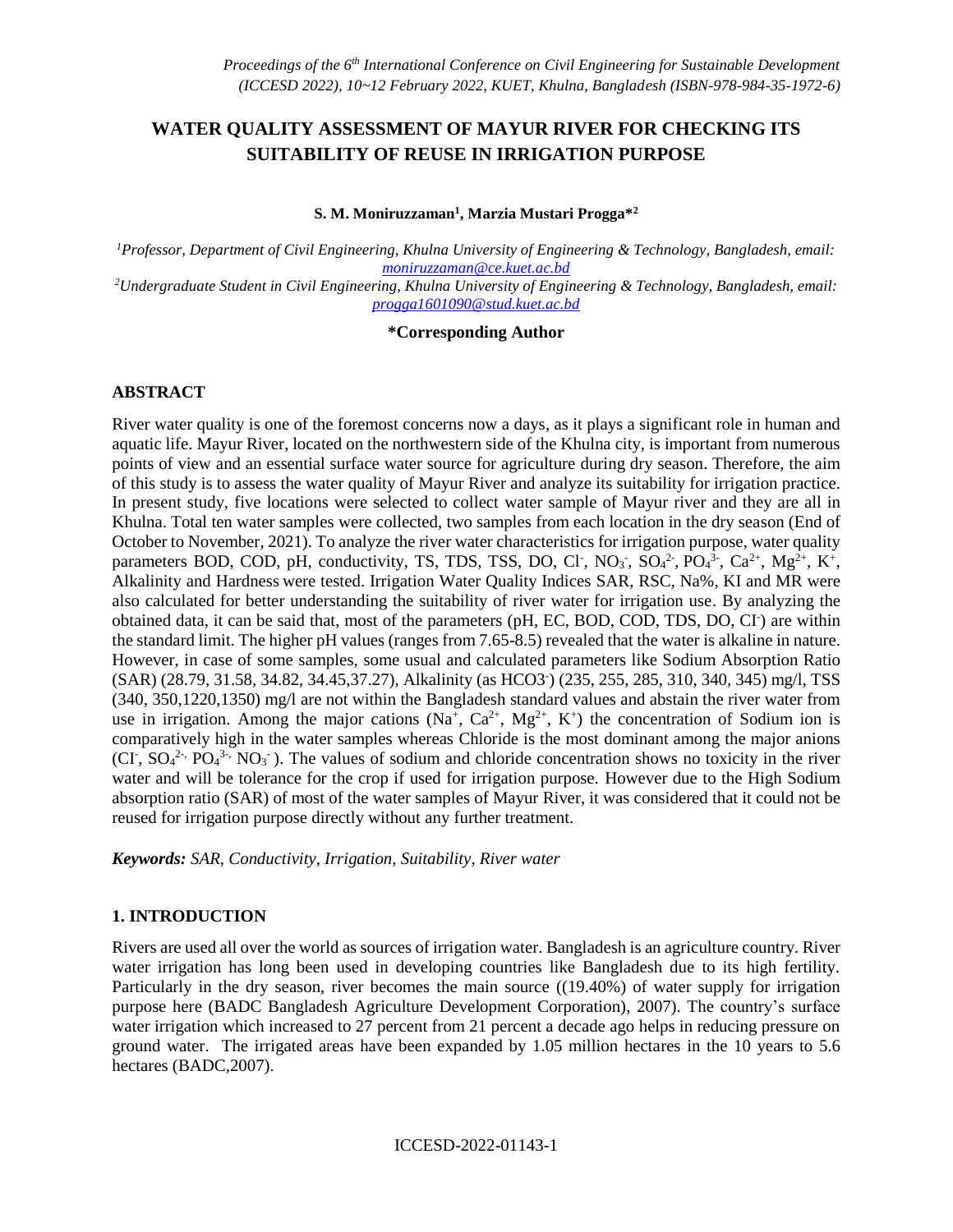### *6 th International Conference on Civil Engineering for Sustainable Development (ICCESD 2022) Bangladesh*

Mayur River is an important channel of Bhairob–Rupsha River System. It flows through the western part of Khulna city positioned in the south-west coastal region of Bangladesh. The length of Mayur River about 11.69 km and its width varies widely at different chains. The river was very clean and once used as an important freshwater source for drinking and domestic uses, fisheries and agriculture. About one-fifth of the total land area in the river catchment (40 km2) are used for agriculture (JICA, 2010). However along with human interruption, the unplanned and untreated crude dumping of domestic, industrial and household waste into it, the natural flow of the river is totally retarded and the river water quality has been degraded on a large scale due to water pollution (IDRC, CDRI. 2010).

As there is a huge agriculture area surrounding the mayur river, the farmers of these coastal area use this river water for irrigation as good quality surface water is not available as well as higher cost in groundwater irrigation. Water with adequate quality and quantity is very important for irrigation to ensure the crop yields. Irrigation water usually contains some dissolved salts. As Mayur river is a coastal river (river located in the coastal zone Khulna, contains salinity concentration under low flow condition) the intensity of salinity, sodium hazards, chloride hazard affects the irrigation water quality ultimately that leads to its effects on soils and cultivated crops. So, checking the suitability of water used for irrigation is very important. But there is no much study conducted on Mayur River regarding this water quality assessment issue specially in the dry season. That's why Mayur River is selected as study area for checking its suitability of reuse in irrigation purpose.

In undertaking this study, there were three specific objectives, 1) to find out water quality parameters value 2) to compare the standards and represented in graphical form 3) to analyze water suitability for irrigation purpose according to BIWQS (Bangladesh Irrigation Water Quality Standard) (DoE,1997).

## **2. METHODOLOGY**

## **2.1. Study Area**

The Mayur River is one of the important channels of the Bhairab-Rupsa River system located in the southwest part of Bangladesh and in the downstream of the well-known Ganges delta. It is about 100 km north of the coast line of the Bay of Bengal. Geographically, the River Mayur is located at 22°47ʹ to 22°50ʹ N latitudes and 89°31ʹ to 89°34ʹ E longitudes in the north-south dierction. The river originates from the Beel Dakatia and meets with the Rupsha River at Dosh Gate Bridge near Labanchora.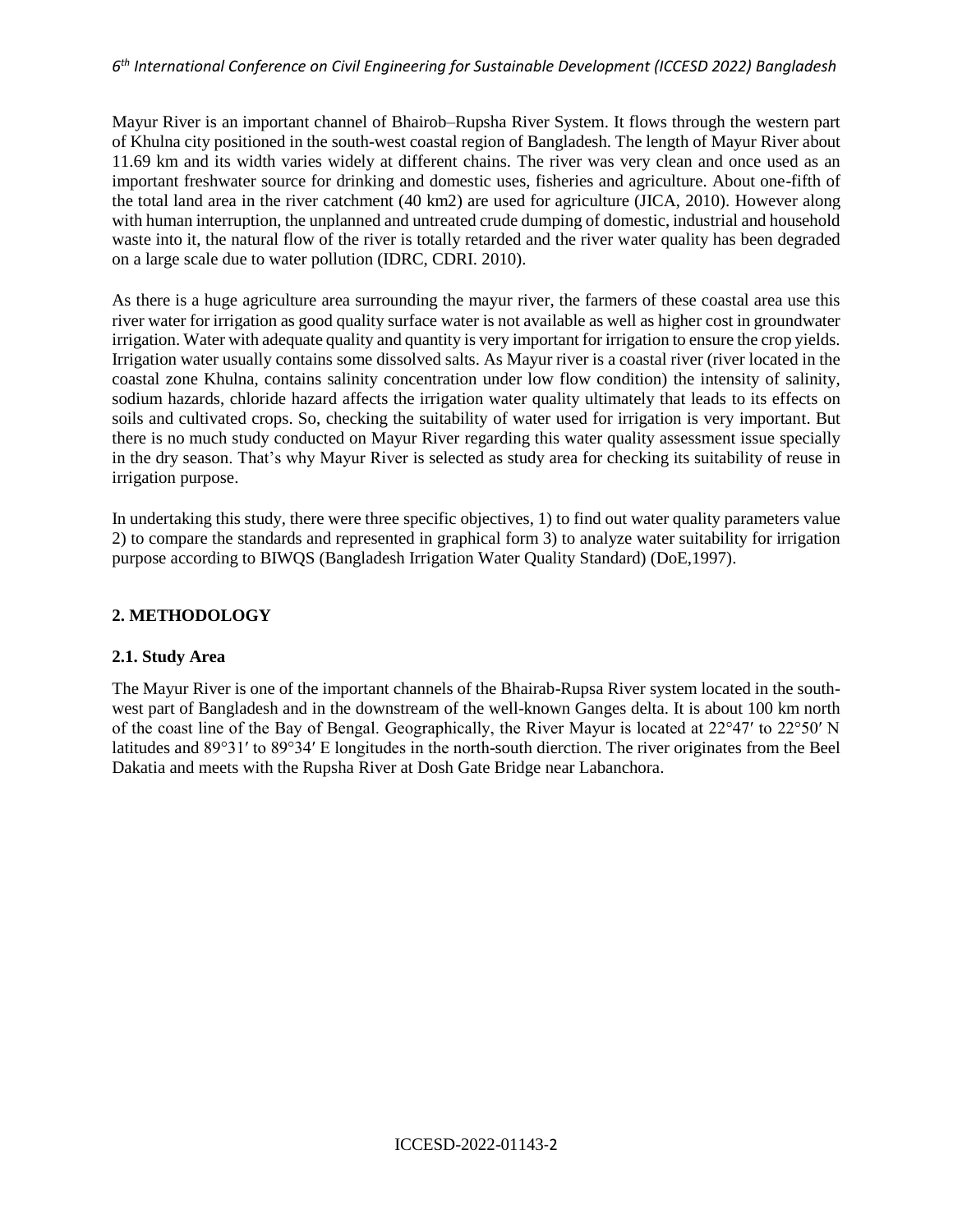

Figure1: Location map of the water sampling spots on the Mayur River

- 1. Location 01: It is located in Sonadanga Bypass, Under Mayur Bridge. The longitude and latitude is 89°32ʹ12ʹʹE and 22°48ʹ56ʹʹN respectively. Two samples S1 and S2 were collected from this location.
- 2. Location 02: It is located in Gollamari under the old bridge. It lies between 89°32ʹ19ʹʹE 22°48ʹ19ʹʹN. Sample S3 and S4 were collected from here.
- 3. Location 03: It is located in Gollamari near the S.B Argo. Many agriculture areas are surrounding here. It lies between 89°32′25′′E 22°36′19′′N. Sample S5 and S6 were collected from here.
- 4. Location 04: It is located in Dosh Gate, Labanchora where Mayur River meets with Rupsha.It lies between 89°55ʹ15ʹʹE 22°75ʹ83ʹʹN. Sample S7 and S8 were collected from this location
- 5. Location 05: It is located in Khulna Bypass under a bridge. It lies between 89°53ʹ08ʹʹE 22°76ʹ46ʹʹN. Sample S9 and S10 were collected from this location.

# **2.2 Sample Collection**

The samples were collected from each selected location from the end of October to November. 2 litre bottles were used for collecting the water of the river. The bottles were completely filled with water in a way so that no air remains above the surface. The opening of these bottles was closed tightly to prevent leakage of water. The bottles were kept in black coloured bag so that sun rays or day light could not reach to the samples.

# **2.3 Laboratory Tests of Surface Water Quality Parameters**

The surface water quality parameters of the collected samples were tested in the laboratory. The parameters were BOD5, COD, pH, Conductivity, TS, TDS, TSS, DO, Hardness, Alkalinity, Chloride, Nitrate, Sulfate, Sodium, Calcium, Magnesium and Irrigation Water Quality Indices were SAR, KI, Na% and MR.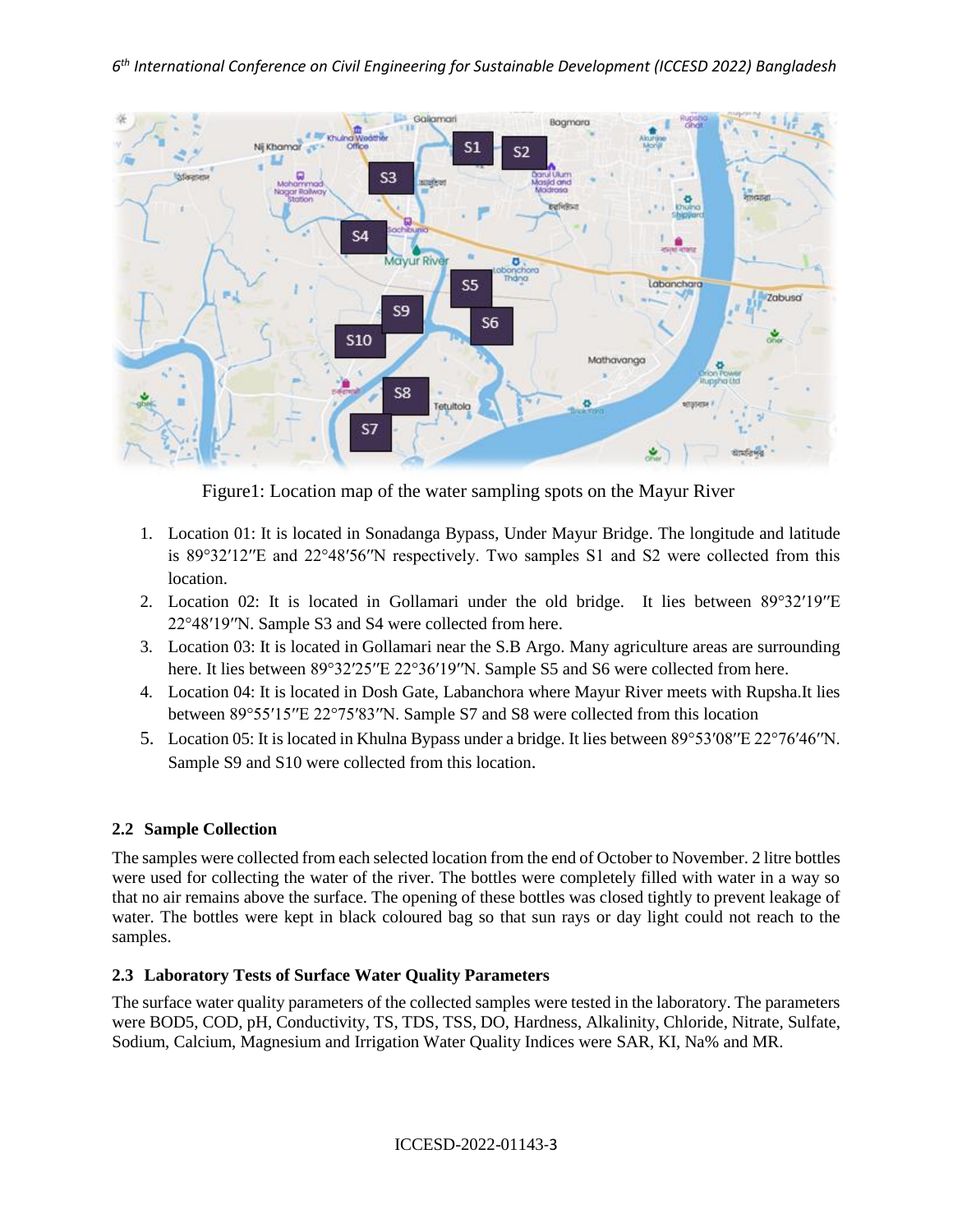### **2.4 SAR Index**

The sodium adsorption ratio (SAR) is a measure of the quality of irrigation water. It is a measure of a water's appropriateness for agricultural irrigation based on the concentrations of the primary alkaline and earth alkaline cations present in the water. SAR index of the river water were determined by following relation:

$$
SAR = \frac{Na^{+}}{\sqrt{\frac{Ca^{2+} + Mg^{2+}}{2}}}
$$
\n<sup>(1)</sup>

### **2.5 RSC Index**

The residual sodium carbonate (RSC) index of irrigation water or soil water is used to indicate the alkalinity hazard for soil. The RSC index is used to find the suitability of the water for irrigation in clay soils which have a high cation exchange capacity. When dissolved sodium in comparison with dissolved calcium and magnesium is high in water, clay soil swells or undergoes dispersion which drastically reduces its infiltration capacity. RSC is calculated using Eq. 2 (Richards, L.A, 1954)

$$
RSC = [(Alkalinity) - (Ca2+ + Mg2+)]
$$
 (2)

### **2.6 MR Index**

Paliwal (1972) introduced an important ratio called index of magnesium hazard (Magnesium Ratio MR), MR of more than 50% would adversely affect the crop yield as the soils would become more alkaline. MR is widely used to evaluate the water quality for the irrigation, it was given as:

 $MR = (Mg^{2+} \times 100) / (Ca^{2+} + Mg^{2+})$ 

#### **2.7 Soluble Sodium Percentage Na%**

The percentage of sodium (Na %) which is also named soluble sodium percentage (SSP) was used to assess the water quality for irrigation purpose. The high content of Na in the irrigation water cause direct impact on the plant growth and soil quality as well [16]. Irrigation water with  $Na\% > 60\%$  may result in Na accumulation and possibly a deterioration of soil structure, infiltration, and aeration. The calculation of Na% can be done by using the equation 4 (Wilcox (1948)

$$
Na\% = ((Na^{+} + K^{+}) \times 100) / (Ca^{2+} + Mg^{2+} + Na^{+} + K^{+})
$$
\n(4)

### **3. RESULT AND DISCUSSION**

Water quality parameters in 5 different locations of the Mayur River during the dry season (End of October to November,2021)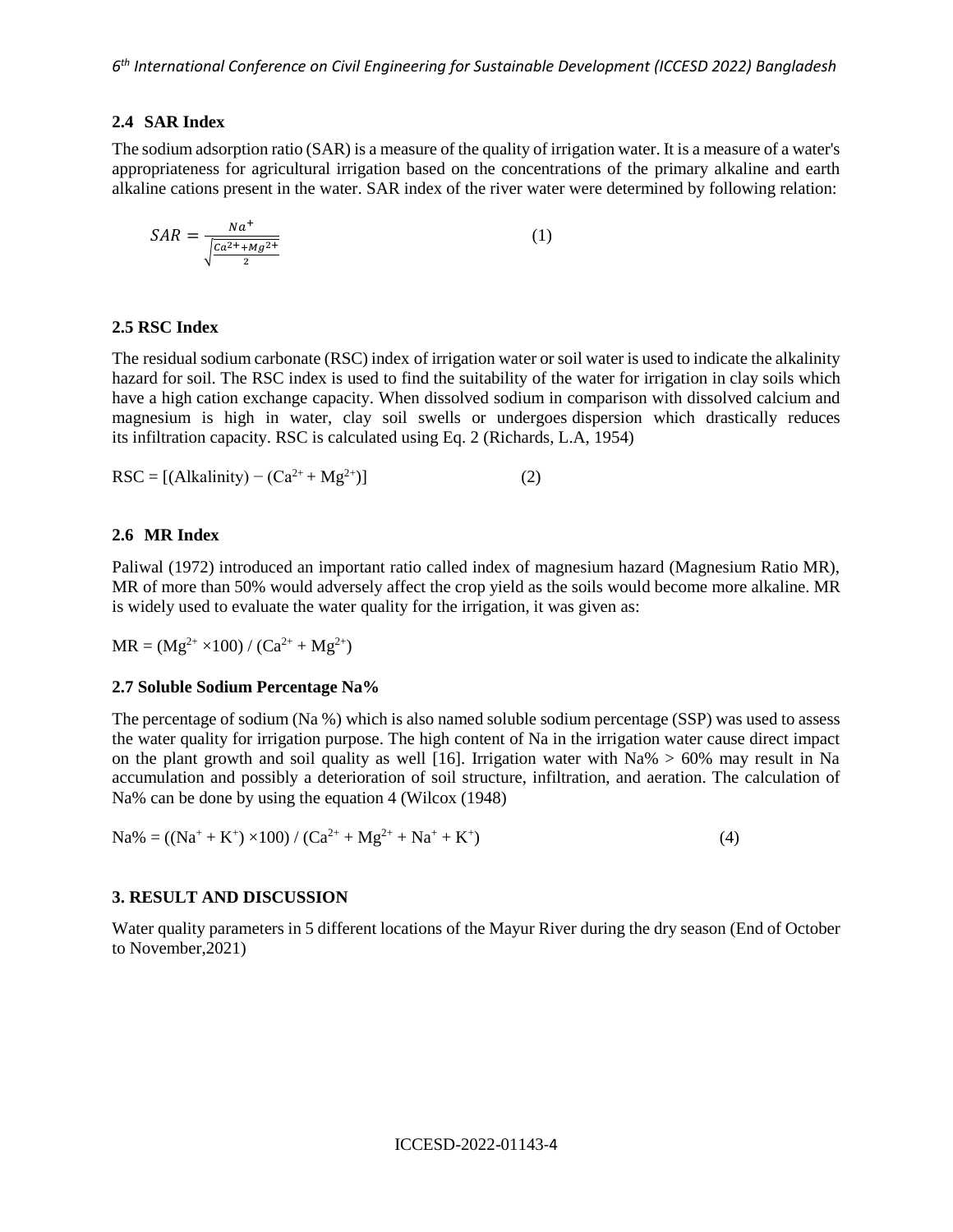| Location                     | <b>Sample</b><br>ID | <b>TS</b><br>(mg/l) | <b>TDS</b><br>(mg/l) | <b>TSS</b><br>(mg/l) | <b>BOD5</b><br>(mg/l) | <b>COD</b><br>(mg/l) | DO.<br>(mg/l)  |
|------------------------------|---------------------|---------------------|----------------------|----------------------|-----------------------|----------------------|----------------|
| 1. Sonadanga Bypass (Under   | S <sub>1</sub>      | 1530                | 1190                 | 340                  | 5                     | 94.88                | 6.3            |
| <b>Mayur Bridge</b> )        | S <sub>2</sub>      | 1560                | 1210                 | 350                  | 4                     | 88.45                | 6.2            |
| 2.Gollamari (Under           | S <sub>3</sub>      | 660                 | 640                  | 20                   | 6.4                   | 145.23               | 7.9            |
| Gollamari Bridge)            | S <sub>4</sub>      | 680                 | 630                  | 50                   | 6                     | 139.68               | 7.9            |
| 3. Gollamari (Near S.B Argo) | S <sub>5</sub>      | 690                 | 650                  | 40                   | 4.7                   | 120.807              | 6              |
|                              | S <sub>6</sub>      | 680                 | 510                  | 170                  | 4.5                   | 113.506              | 6              |
|                              | S7                  | 280                 | 160                  | 120                  | 2.8                   | 78.437               | 7.1            |
| 4. Dosh Gate Bridge          | S <sub>8</sub>      | 310                 | 210                  | 100                  | 3                     | 88.67                | $\overline{7}$ |
|                              | S <sub>9</sub>      | 2190                | 840                  | 1350                 | 6                     | 136.37               | 7.6            |
| <b>5. Khulna City Bypass</b> | S <sub>10</sub>     | 2050                | 830                  | 1220                 | 5.4                   | 128.33               | 7.4            |
| <b>Maximum Value</b>         |                     | 2190                | 1210                 | 980                  | 6.4                   | 145.23               | 7.9            |
| <b>Minimum Value</b>         |                     | 280                 | 160                  | 120                  | 2.8                   | 78.437               | 6              |
| <b>Average Value</b>         |                     | 1063                | 687                  | 376                  | 4.78                  | 113.436              | 6.9            |
| <b>Allowable Limit</b>       |                     |                     | 2100                 | 150                  | 50                    | 200                  | $4.5 - 8$      |

Table 1: Basic Parameters Value from lab test

Table 2: Basic Parameters Value from lab test

| <b>Location</b>                      | <b>Sample ID</b> | pH    | <b>Alkalinity</b><br>$mg/l$ (as<br>$HCO3-$ | <b>Hardness</b><br>(mg/l) | EC<br>(uS/cm) |
|--------------------------------------|------------------|-------|--------------------------------------------|---------------------------|---------------|
| 1. Sonadanga Bypass (Under Mayur     | S <sub>1</sub>   | 7.82  | 285                                        | 69.45                     | 1138          |
| Bridge)                              | S <sub>2</sub>   | 7.65  | 310                                        | 87.34                     | 1120          |
| 2. Gollamari (Under Gollamari Bridge | S <sub>3</sub>   | 7.75  | 320                                        | 106.49                    | 1555          |
|                                      | S <sub>4</sub>   | 8.34  | 345                                        | 98.67                     | 1765          |
|                                      | S <sub>5</sub>   | 8.3   | 325                                        | 92.4                      | 1236          |
| 3. Gollamari (Near S.B Argo)         | S6               | 7.9   | 235                                        | 90.56                     | 1543          |
|                                      | S7               | 8.53  | 135                                        | 50.93                     | 324           |
| <b>4.Dosh Gate Bridge</b>            | S <sub>8</sub>   | 8.32  | 120                                        | 67.45                     | 576           |
|                                      | S <sub>9</sub>   | 8.43  | 255                                        | 111.2                     | 969           |
| 5. Khulna City Bypass                | S <sub>10</sub>  | 8.5   | 340                                        | 134.45                    | 1234          |
|                                      |                  |       |                                            |                           |               |
| <b>Maximum Value</b>                 |                  | 8.53  | 345                                        | 134.45                    | 1765          |
| <b>Minimum Value</b>                 |                  | 7.65  | 135                                        | 50.93                     | 324           |
| <b>Average Value</b>                 |                  | 8.154 | 267                                        | 90.894                    | 1146          |
| <b>Allowable Limit</b>               |                  | 8.5   | 150                                        | 150                       | 2250          |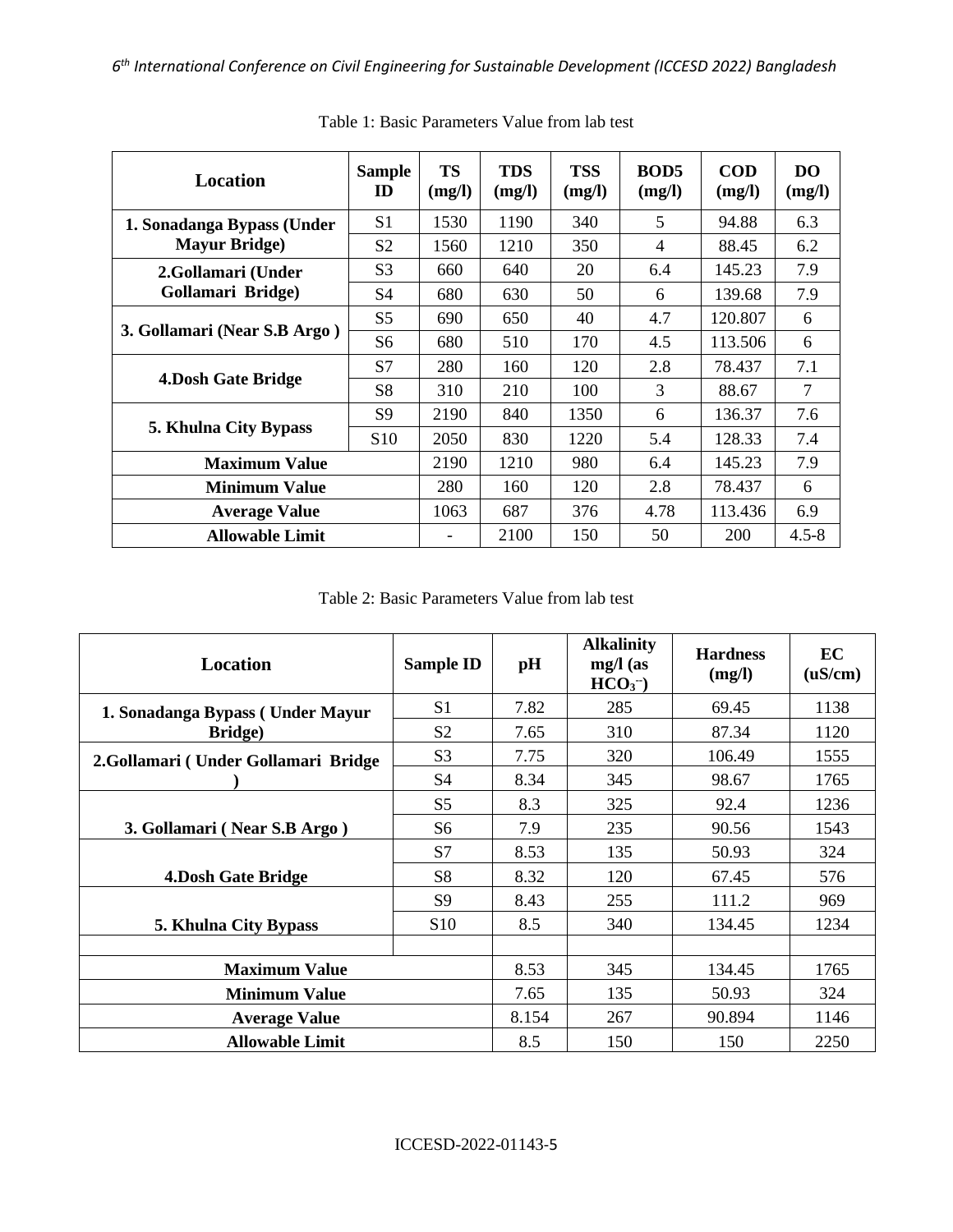### *6 th International Conference on Civil Engineering for Sustainable Development (ICCESD 2022) Bangladesh*

The table 1 and 2 shows some water quality parameters with minimum, maxi mum and average value. These parameters include BOD, COD, TDS, TSS, TS, pH, EC, DO, Hardness, Alkalinity etc. By analyzing the parameters, pH value ranges from 7.65 to 8.53 with an average of 8.15. This shows that, the river water is alkaline in nature and the dissolved carbonates are predominantly in the HCO3 form (Nagarajan et al, 2010). The EC (in µS/cm) of water samples varied in the range from 324 to 1765. The EC is used to estimate the salinity of river water used for irrigation. It is used as a proxy measure for TDS concentration in water. Based on the EC classification, salinity is quite higher in this river. According to USSL Staff 1954 high salinity water has the EC of range 750-2250  $\mu$ S/cm. Here most of the samples (1138, 1120, 1555, 1765 mg/l) come under the type of high salinity water (C3).

TDS (in mg/l) was found in the range of 160mg/l to 1210 mg/l. According to classification of Don (1995), <175 mg/l; Excellent: 175-525 mg/l; good and up to 1400 mg/l it is permissible to use. Here, TDS values are all within the limit with an average of 687 mg/l. All sample water come under good type for reuse in irrigation purpose in this case.

The hardness of the river water ranges from 50.93 mg/l to 134.45 mg/l with a mean value of 90.894 mg/l. All the sample water has a bearable hardness value which is within the limit. The variation of hardness is more or less similar to the other parameters. By analyzing the value of alkalinity in various points, it can be said that, the river water has high range of alkalinity value (from 135 to 345 mg/l) with an average of 267 mg/l. This shows that the water quality is alkaline in nature. The highest value of alkalinity is recorded 345 mg/l in location 2 Gollamri (under bridge. Also this point is in the middle of the city. So waste dumping is a regular activity in this point of river.

| <b>Location</b>                  | <b>Sample</b><br>ID | Sodium<br>$Na+$<br>(mg/l) | <b>Potassium</b><br>$K^+$ (mg/l) | <b>Calsium</b><br>$Ca^{2+}(mg/l)$ | <b>Magnesium</b><br>$Mg^{2+}(mg/l)$ |
|----------------------------------|---------------------|---------------------------|----------------------------------|-----------------------------------|-------------------------------------|
| 1. Sonadanga Bypass (Under Mayur | S <sub>1</sub>      | 144.54                    | 8.99                             | 37.8                              | 12.6                                |
| <b>Bridge</b> )                  | S <sub>2</sub>      | 156.78                    | 8.87                             | 36.5                              | 12.8                                |
| 2. Gollamari (Under Gollamari    | S <sub>3</sub>      | 169                       | 9.78                             | 34.4                              | 12.72                               |
| Bridge)                          | S <sub>4</sub>      | 163.56                    | 9.65                             | 33.4                              | 11.67                               |
|                                  | S <sub>5</sub>      | 160.97                    | 10.56                            | 34.2                              | 12.6                                |
| 3. Gollamari (Near S.B Argo)     | S <sub>6</sub>      | 178.56                    | 9.89                             | 32.8                              | 13.1                                |
|                                  | S7                  | 44.35                     | 3.91                             | 21.8                              | 8.16                                |
| <b>4.Dosh Gate Bridge</b>        | S <sub>8</sub>      | 57.78                     | 3.88                             | 20.6                              | 7.54                                |
|                                  | S <sub>9</sub>      | 116.62                    | 8.6                              | 29.8                              | 12.12                               |
| <b>5. Khulna City Bypass</b>     | S <sub>10</sub>     | 124.57                    | 8.54                             | 31.5                              | 11.87                               |
| <b>Maximum Value</b>             |                     | 178.56                    | 10.56                            | 37.8                              | 13.1                                |
| <b>Minimum Value</b>             |                     | 57.78                     | 3.91                             | 20.6                              | 7.54                                |
| <b>Average Value</b>             |                     | 131.69                    | 8.27                             | 31.28                             | 11.52                               |
| <b>Allowable Limit</b>           |                     |                           |                                  |                                   |                                     |

|  | Table 3: Major Cation concentration (mg/l) |  |
|--|--------------------------------------------|--|
|  |                                            |  |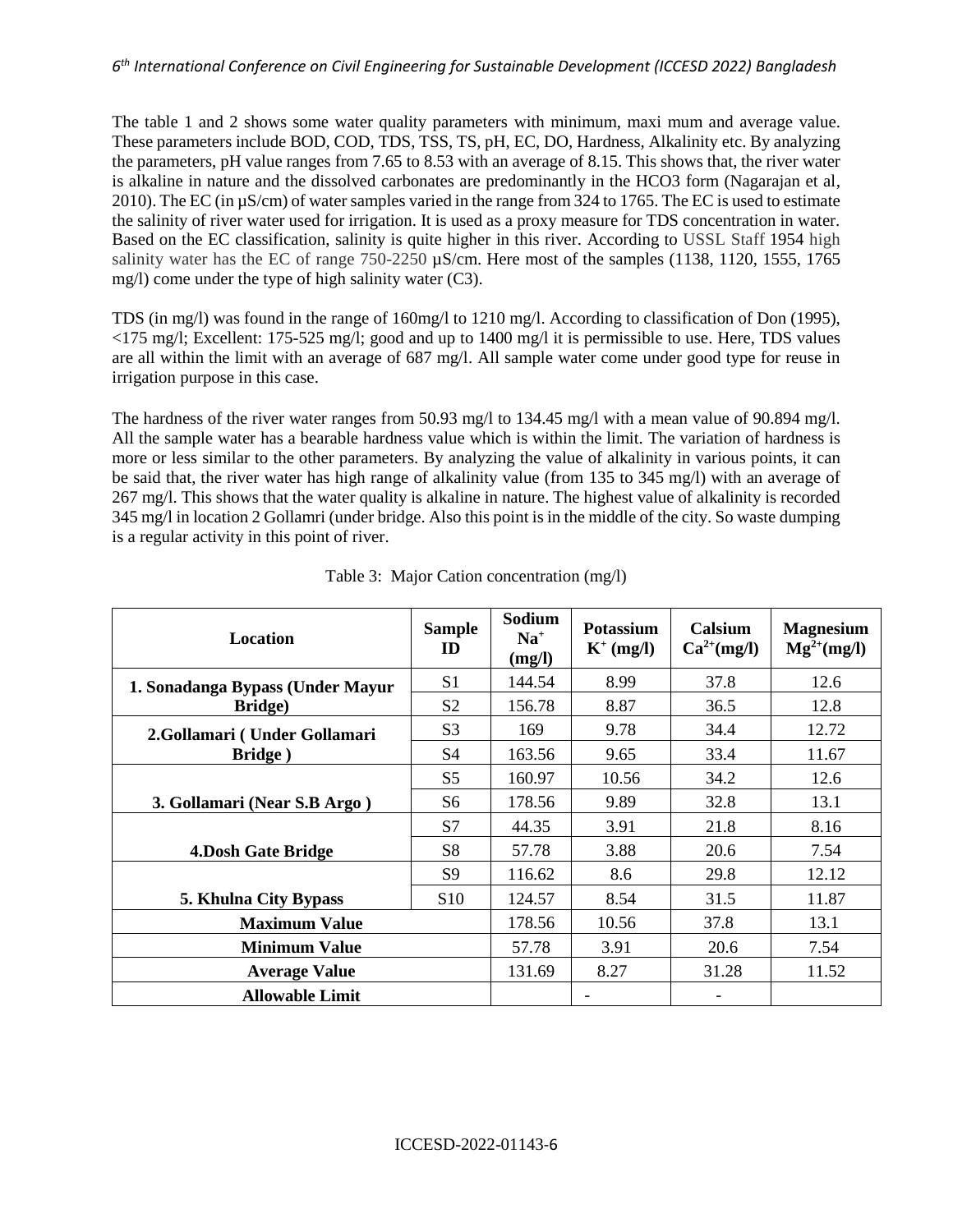| <b>Location</b>               | <b>Sample</b><br>ID | <b>Chloride</b><br>$Cl^{(mg/l)}$ | <b>Nitrate</b><br>(mg/l) | <b>Sulfate</b><br>(mg/l) | <b>Phosphate</b><br>(mg/l) |
|-------------------------------|---------------------|----------------------------------|--------------------------|--------------------------|----------------------------|
| 1. Sonadanga Bypass (Under    | S <sub>1</sub>      | 220                              | $0.4^{\circ}$            | 10                       | 1.54                       |
| <b>Mayur Bridge</b> )         | S <sub>2</sub>      | 235                              | 0.4                      | 11                       | 1.89                       |
| 2. Gollamari (Under Gollamari | S <sub>3</sub>      | 257.5                            | 0.3                      | $\Omega$                 | 3.87                       |
| <b>Bridge</b> )               | S4                  | 251.7                            | 0.2                      | $\overline{2}$           | 3.23                       |
|                               | S <sub>5</sub>      | 245                              | 0.9                      | 8                        | 3.93                       |
| 3. Gollamari (Near S.B Argo)  | S <sub>6</sub>      | 248                              | 0.85                     | 7                        | 3.95                       |
|                               | S <sub>7</sub>      | 67.5                             | 0.4                      | 10                       | 0.3                        |
| <b>4.Dosh Gate Bridge</b>     | S <sub>8</sub>      | 78.9                             | 0.43                     | 10.5                     | 0.4                        |
|                               | S <sub>9</sub>      | 177.5                            | 0.2                      | 9                        | 3.17                       |
| <b>5. Khulna City Bypass</b>  | S <sub>10</sub>     | 180.6                            | 0.2                      | 8                        | 2.66                       |
| <b>Maximum Value</b>          |                     | 257.5                            | 0.9                      | 11                       | 3.93                       |
| <b>Minimum Value</b>          |                     | 67.5                             | 0.2                      | $\Omega$                 | 0.3                        |
| <b>Average Value</b>          |                     | 196.2                            | 0.428                    | 7.55                     | 2.49                       |
| <b>Allowable Limit</b>        |                     | 350                              |                          |                          |                            |

Table 4: Major Anion concentration (mg/l)

Table 3 and table 4 shows the concentration of major cations and anions respectively. The concentration of sodium ranges from 57.78 mg/l to 178.56 mg/l. The highest value was recorded 178.56 mg/l near S.B Argo point. This high sodium value shows that the water has ingression of salinity and also wastewater discharge to it.

The concentration of potassium (mg/l) was found to be in the range of 3.91 mg/l to 10.56 mg/l with an average of 8.267 mg/l. The variation of potassium is observed to be more or less similar to EC, TDS and hardness. Highest potassium concentration found in sample five. which is in the location Gollamri near S.B Argo. The reason is location has some surrounding urban areas that discharge waste water to the river.

The concentration of calcium (mg/l) was found to be in the range of 20.6 mg/l to 37.8mg/l with an average of 31.28 mg/l. The variation of calcium is observed to be more or less similar to EC, TDS and hardness. Highest calcium concentration found in sample five which is in the location Gollamri near S.B Argo.

Among the cations Sodium was the most dominant cation (average 131.68 mg/l) during the dry season period. Cation chemistry indicates that water samples of the Mayur River (during dry season) is in the sequence of  $Na + > Ca2 + > Mg2 + > K +$ 

In table 4, sulfate content in mg/l, the ranges were found to be 0 to 11 mg/l with mean concentration of 7.55 mg/l. The variation was more or less similar to EC, TDS, hardness, potassium and chloride. The highest sulfate content found in sample 2 which in the location Sonadanga bypass under the mayur bridge. The reason of such increased sulfate in water is mainly the result of municipal and local discharge of wastes.

The nitrate concentration in the study area ranges from 0.2 mg/l to 0.9 mg/l. The highest nitrate content found in the location 3 Gollamari near S.B argo. Average nitrate content is 0.428 mg/l of all the selecting points which is within the limit <2 mg/l. All the sample water come under the type of good quality for this

ICCESD-2022-01143-7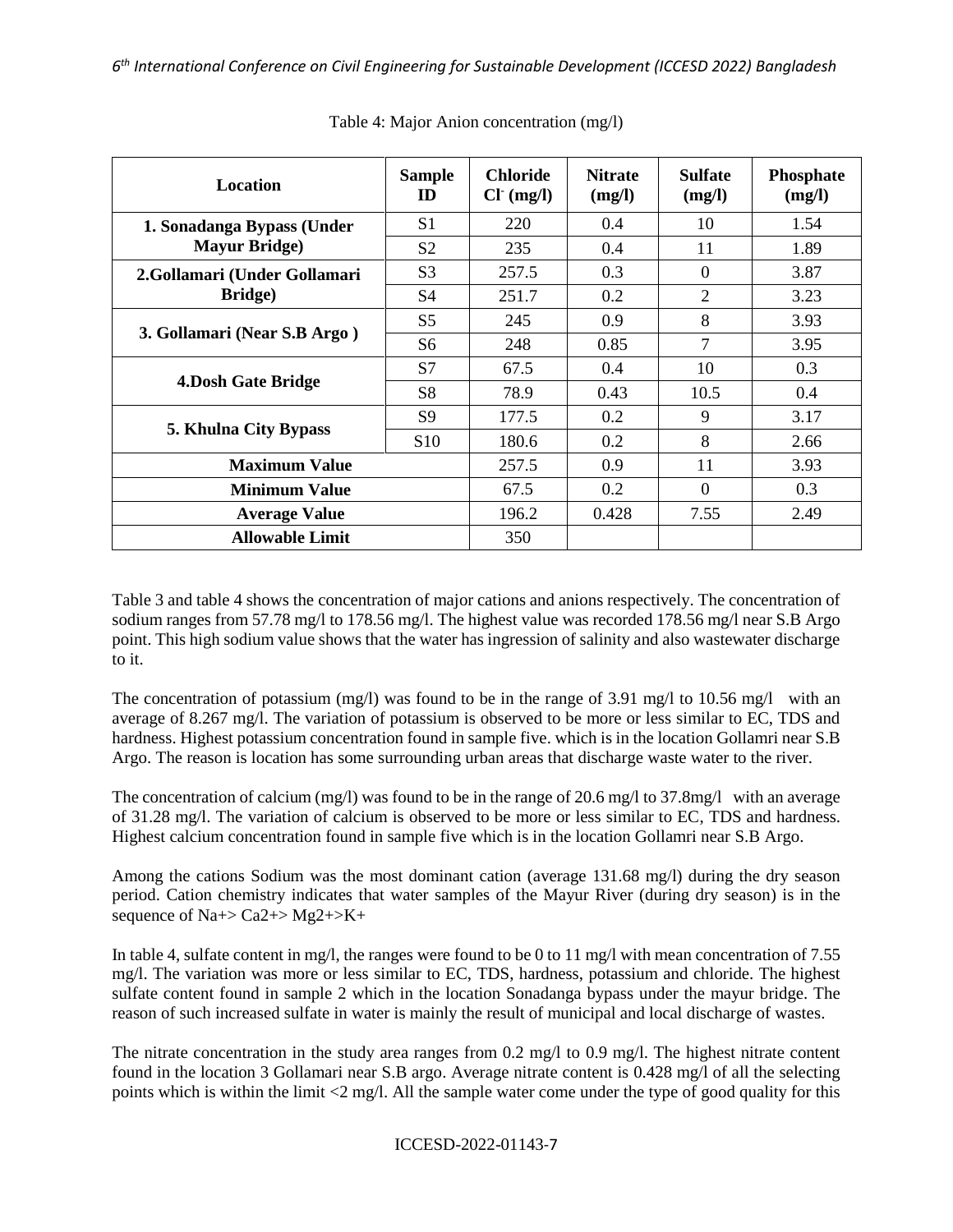parameter. Another major anion phosphate is also found in the samples with an average value of 2.49 mg/l and is in permissible limit.

Other major anion is Chloride ion. The chloride anion occurs in all water. Chlorides are soluble and leach readily to drainage water. That's why water should be analyzed for chloride concentration when assessing water quality. According to (cf. Ludwick et al.1990, Bauder et al.2011) the allowable limit of chloride content is 350 mg/l. In table 4, it shows that, all the samples come under the allowable limit and moderately tolerant for plants usually show slight to substantial injury if used as irrigation water. Anion chemistry reveals that the sequence of the anions was found Cl-> SO42->PO43-> NO3- in the sampling period.

| Location                          | <b>Sample</b>  | <b>SAR</b> | Na% | RSC mg/l | $MR\%$ |
|-----------------------------------|----------------|------------|-----|----------|--------|
| Sonadanga Bypass (Under Mayur     | S1             | 28.79      | 75  | 235      | 25     |
| <b>Bridge</b> )                   | S <sub>2</sub> | 31.58      | 77  | 261      | 26     |
| Gollamari (Under Gollamari Bridge | S <sub>3</sub> | 34.82      | 79  | 273      | 27     |
|                                   | S4             | 34.45      | 79  | 300      | 26     |
|                                   | S <sub>5</sub> | 33.28      | 79  | 278      | 27     |
| Gollamari (Near S.B Argo)         | <b>S6</b>      | 37.27      | 81  | 189      | 29     |
|                                   | S7             | 11.46      | 62  | 105      | 27     |
| <b>Dosh Gate Bridge</b>           | <b>S8</b>      | 15.4       | 67  | 92       | 27     |
|                                   | S9             | 25.47      | 75  | 213      | 29     |
| <b>Khulna City Bypass</b>         | <b>S10</b>     | 26.25      | 76  | 297      | 27     |
| <b>Maximun Value</b>              |                | 37.27      | 81  | 300      | 29     |
| <b>Minimum Value</b>              |                | 11.46      | 62  | 92       | 25     |
| <b>Average Value</b>              |                | 27.88      | 75  | 224.3    | 27     |
| <b>Allowable Limit</b>            |                | 26         | 60  | 310      | 50     |

| Table 5: Calculated parameters to evaluate water quality of the Mayur River for irrigation |  |
|--------------------------------------------------------------------------------------------|--|
|                                                                                            |  |

Table 5 presents the calculated parameters SAR, Na%, RSC and MR to evaluate water quality of the Mayur River for irrigation. For assessing sodium hazard of irrigation water SAR and Na% are need to be considered. By analyzing the data, maximum SAR value was found 37.27 and minimum value is 11.46. Average SAR value for the samples is 27.87. According to Table 6 these value shows a restriction for sample water to use in irrigation purpose. Because almost all location's SAR value are over the permissible limit 26 and classified as S4. So the water of Mayur River come under the type of unsuitable in this regards. There is another approach RSC which is empirical in nature (Eaton,1950). To predict the additional sodium hazard which is associated with CaCO3 and MgCO3 precipitation, RSC is calculated. Maximum RSC is found 300 mg/l and minimum RSC is 92 mg/l. According to table 6, the obtained RSC value shows that the water quality is moderate (150-310 mg/l) (BIWOS Standard). The percentage of sodium (Na %) was calculated for all the samples and an average value of 75% was found which come under a doubtful type water quality to use in irrigation practice. The excess quantity of magnesium in water affects soil quality, which can lead to a decrease in crop yields (Joshi et al. 2009) that's why MR (Magnesium Ratio) is calculated. From table 5, the MR value ranges from 25% to 29% with an average of 27%. In table 6, samples are classified for irrigation use according to Irrigation water quality assessment with respect to BIWQS Standard.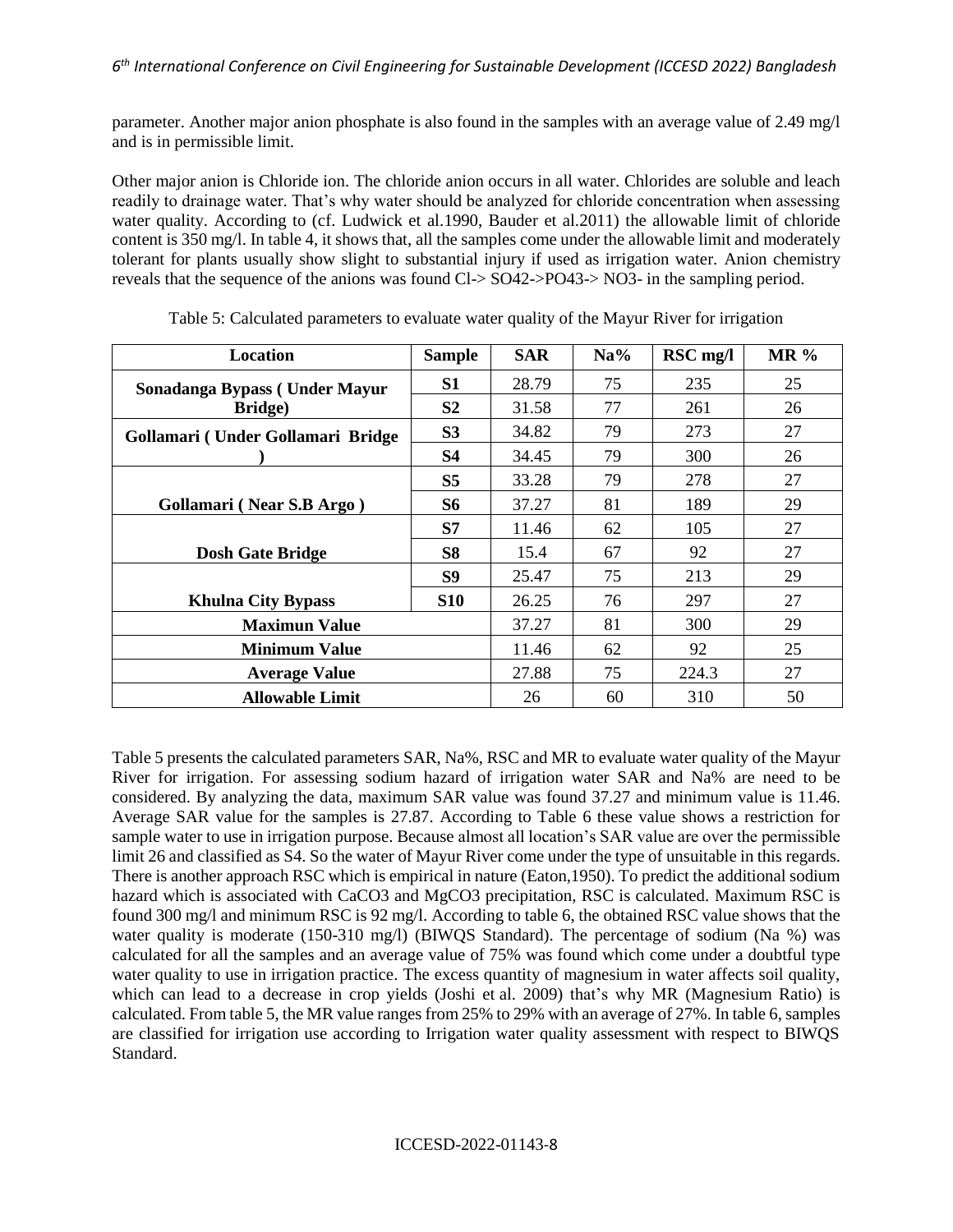| <b>Parameters</b> | <b>Rate of Hazards</b> | <b>Water Class</b> | <b>Sample ID</b>                                                                                                                 |
|-------------------|------------------------|--------------------|----------------------------------------------------------------------------------------------------------------------------------|
|                   | $6.5 - 8.5$            | No problem         | S1, S2, S3, S4, S5, S6, S8, S9, S10                                                                                              |
|                   | $8.5 - 9.5$            | Moderate           | S7                                                                                                                               |
| pH                | $9.5+$                 | Severe             |                                                                                                                                  |
|                   | $<$ 250                | Excellent          |                                                                                                                                  |
|                   | 250-750                | Good               | S7, S8                                                                                                                           |
|                   | 750-2250               | Permissible        | S1, S2, S3, S4, S5, S6, S9, S10                                                                                                  |
| $EC$ (uS/cm)      | >2250                  | Unsuitable         |                                                                                                                                  |
|                   | $0 - 60$               | Soft               | S7                                                                                                                               |
|                   | 60-120                 | Moderately Hard    | S1, S2, S3, S4, S5, S6, S9, S8                                                                                                   |
| Hardness          | 120-180                | Hard               | S <sub>10</sub>                                                                                                                  |
| mg/1              | >180                   | Very hard          |                                                                                                                                  |
|                   | $0 - 60$               | Very Low           |                                                                                                                                  |
|                   | 60-150                 | Low                |                                                                                                                                  |
| Alkalinity        | 150-200                | Moderately High    | S7, S8                                                                                                                           |
| mg/1              | $200 - 240 +$          | Very High          | S1, S2, S3, S4, S5, S6, S9, S8                                                                                                   |
|                   | < 69                   | No problem         | S7, S8                                                                                                                           |
|                   | 69-207                 | Moderate           | $\overline{S1}$ , S2, S3, S4, S5, S6, S9                                                                                         |
| $Na^+$ mg/l       | >207                   | Severe             |                                                                                                                                  |
|                   | < 140                  | No problem         | S7, S8                                                                                                                           |
|                   | 140-350                | Moderate           | S1, S2, S3, S4, S5, S6, S9                                                                                                       |
| $CI$ mg/l         | >350                   | Severe             |                                                                                                                                  |
|                   |                        |                    | S <sub>1</sub> ,S <sub>2</sub> ,S <sub>3</sub> ,S <sub>4</sub> ,S <sub>5</sub> ,S <sub>6</sub> ,S <sub>9</sub> ,S <sub>8</sub> , |
|                   | <192                   | Excellent          | S10, S7                                                                                                                          |
|                   | 192-576                | Good to injurious  |                                                                                                                                  |
|                   |                        | Injurious to       |                                                                                                                                  |
| $SO_4^2$ - mg/l   | >576                   | unsuitable         |                                                                                                                                  |
|                   | $<$ 20                 | Excellent          |                                                                                                                                  |
|                   | 20-40                  | Good               |                                                                                                                                  |
|                   | $40 - 60$              | Permissible        |                                                                                                                                  |
|                   | 60-80                  | Doubtful           | S1, S2, S3, S4, S5, S9, S8, S7, S10                                                                                              |
| Na%               | >80                    | Unsuitable         | S <sub>6</sub>                                                                                                                   |
|                   | $<$ 10                 | Excellent          |                                                                                                                                  |
|                   | $10.0 - 9.0$           | Good               |                                                                                                                                  |
|                   | 18-26                  | Doubtful           | S7, S8, S9                                                                                                                       |
| <b>SAR</b>        | $>26$                  | Unsuitable         | S1, S2, S3, S4, S5, S6, S10                                                                                                      |
|                   | <155                   | Safe               | S7, S8                                                                                                                           |
|                   | 155-310                | Permissible        | S1, S2, S3, S4, S5, S6, S10, S9                                                                                                  |
| $RSC$ mg/l        | >310                   | Unsuitable         |                                                                                                                                  |
|                   |                        |                    | S1, S2, S3, S4, S5, S6, S7, S8, S9                                                                                               |
| MR %              | $<$ 50                 | Suitable           | , S10                                                                                                                            |

Table 6: Water Quality classes of the Mayur River for irrigation use (According to, Irrigation water quality assessment with respect to BIWQS Standard)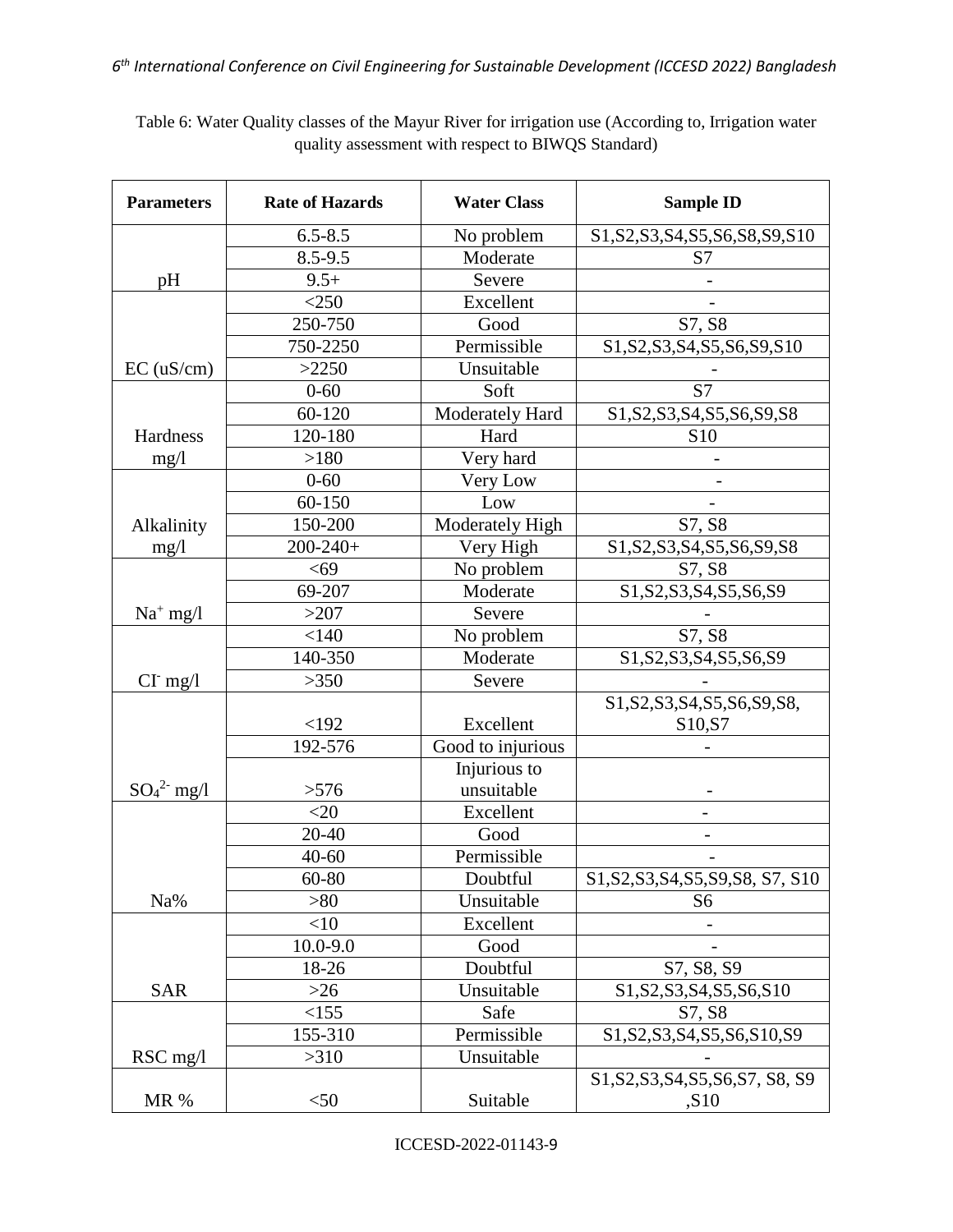



Figure 4: Comparison of pH value with irrigation allowable limit





with irrigation allowable limit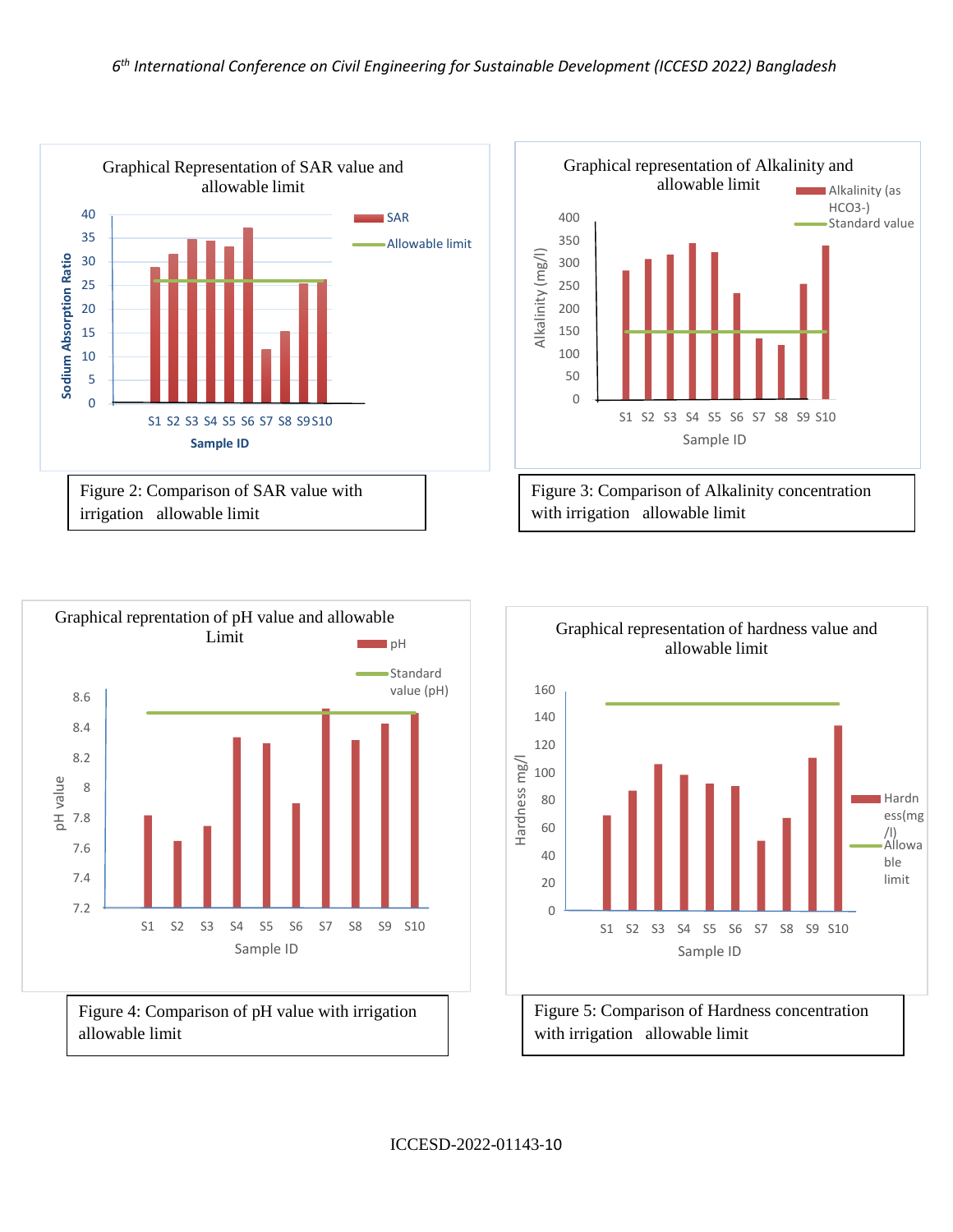

In the figure 2,3,4,5,6,7 the obtained data of the parameter SAR, Alkalinity, pH, Hardness, Chloride, EC respectively were plotted in the graph and compared to the allowable limit according to BIWQS (Bangladesh Irrigation Water Quality Standard) (DoE, Department of Environment, 1997).

# **3. CONCLUSION**

The major conclusion of this study follows that,

- $\triangleright$  The values of certain parameters such as SAR (28.79, 31.58, 34.82, 34.45, 37.27), Alkalinity (as HCO3- ) (235, 255, 285, 310, 340, 345) mg/l, TSS ( 340, 350, 1220, 1350) mg/l exceed the Irrigation standard value BIWQS (DoE, 1997).
- $\triangleright$  Comparing the suitable values for irrigation water according to BIWQS (DoE, 1997), it can be concluded that the water of Mayur River cannot be reused directly due to very high Alkalinity, SAR and Sodium Hazard (Na%) value.

# **ACKNOWLEDGEMENT**

We are grateful to Khulna University of Engineering and Technology for providing financial and laboratory assistance for this research project for the B.Sc. Engineering (Civil) Degree.

## **REFERENCES**

BIWQS (Bangladesh Irrigation Water Quality Standard) DoE, Department of Environment, 1997).

- Garg, Shantos kumar, Irrigation Engineering and Hydraulic Structures, 19thedition, Sh. Romesh Chander Khanna for Khanna Publisher, year of publication 1976, Edited Publication 2005
- Kushal Roy, Md. Rezaul Karim, Article 2015, Irrigation Water Quality Assessment and Identification of River Pollution Sources in Bangladesh, Environmental Science Discipline, Khulna University, Khulna Bangladesh.

ICCESD-2022-01143-11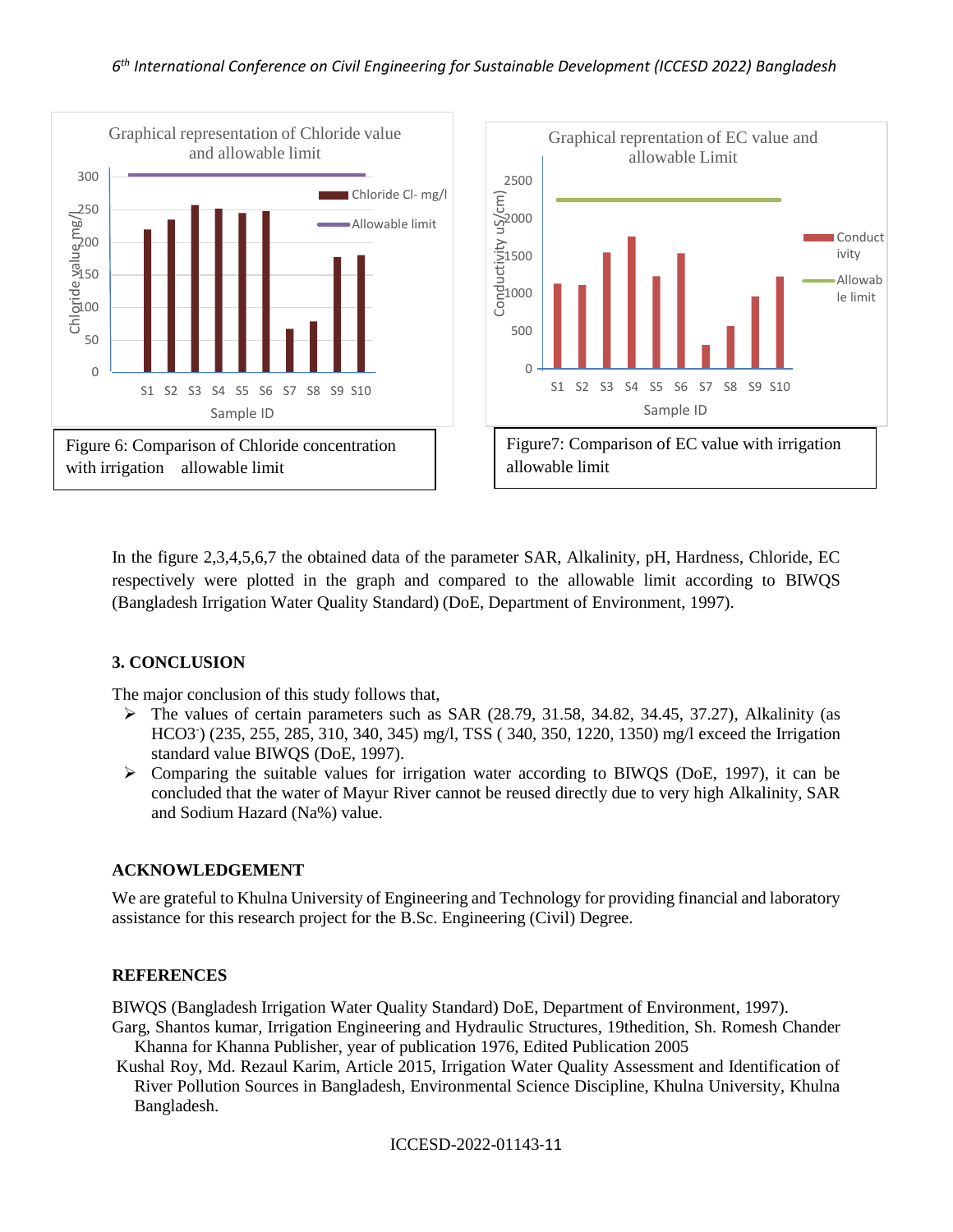- Md. Ali Akber, Dilip Kumar Datta and M Shah Alam Khan,2009, Recent Geomorphological Changes of Mayur River, Khulna, Bangladesh, Environmental Science Discipline Khulna University Khulna, Bangladesh
- APHA, (1998), Standard methods for the examination of water and wastewater, 20th ed. American Public Health Association, Washington, DC.
- Ayers, R. S. and Westcot, D. W., (1994), Water quality for agriculture. FAO Irrigation and Drainage Paper 29, Rev. 1, Rome.
- .JICA, (2010), Feasibility study for Khulna water supply improvement project in the people's republic of Bangladesh. Ministry of finance, Dhaka, Bangladesh.
- IDRC, CDRI. 2010 Analysis of Impact of Development Projects on Water Security of The 308 Mayur River in Khulna. Water Security in Peri Urban South Asia. Environment Engineering 309 Discipline, Khulna University; 2010.
- Kelley, W.P., (1963), Use of saline irrigation water, Soil science, 95, pp 355-391.
- Kelly, W.P., (1940), Permissible composition and concentration of irrigated water Proceedings of the ASCF 66, p. 607.